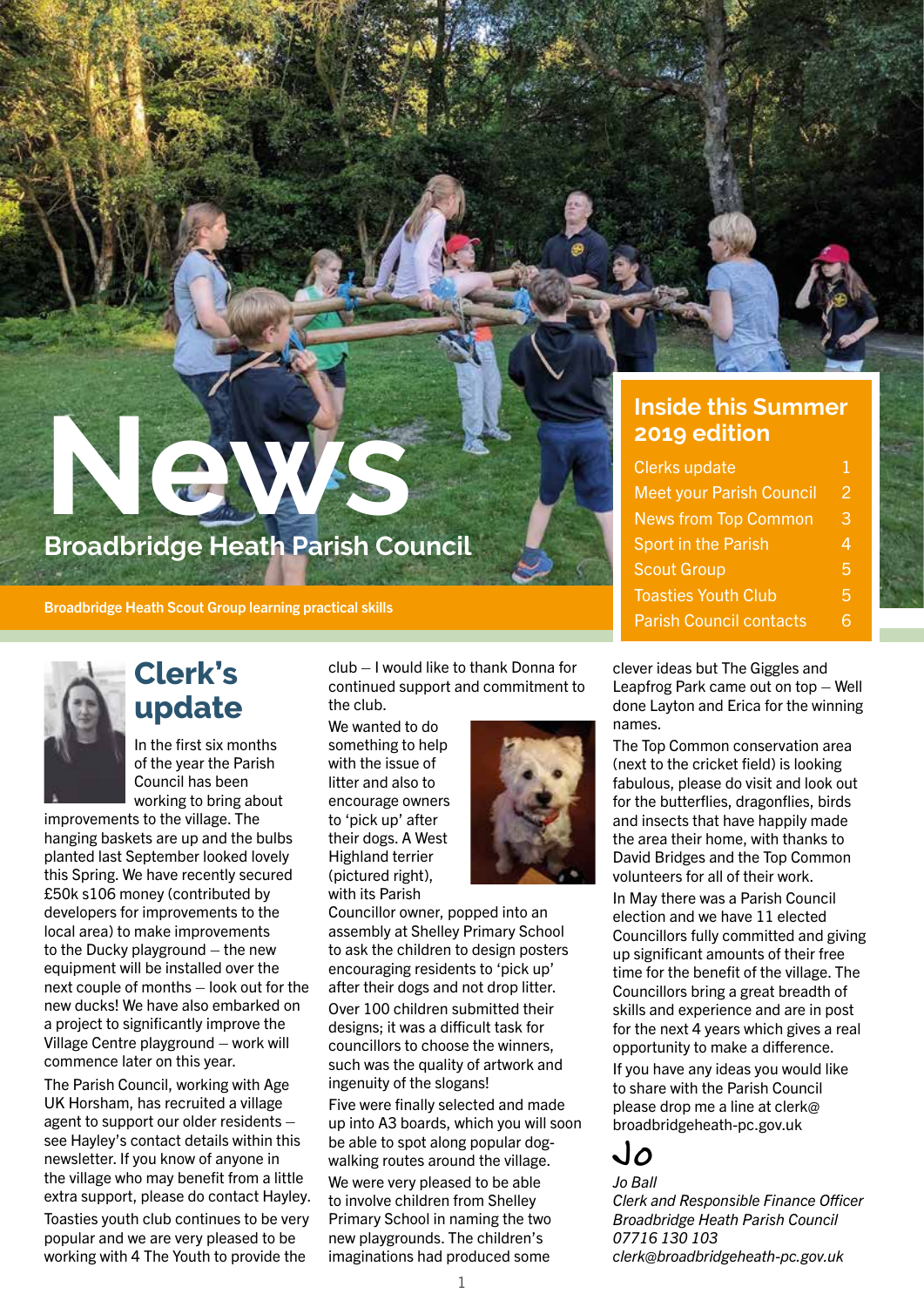# **Meet your Parish Council**

# **Chair report**



I was honoured to be elected as Chairman at the Full Council meeting in May 2018 for 2019/20 and look forward to meeting many local residents at the events that we organise throughout

the year. I also invite you all to attend our meetings. At each Full Council meeting there is a Public Session as the first item on our agenda and we welcome comments, ideas and questions from anyone who lives or works in our Parish.

Your council is fortunate to have councillors who are prepared to give significant amounts of their free time, and to cooperate and collaborate together in a collegiate atmosphere, on the many council committees and working groups. Their enthusiasm, humour, determination and a deep passion for the place where we live, this has been a year of achievements for your council and this is well documented in the message from the past chairman Councillor Viv Edwards for the year 2018/19.

*Terry Oliver Chairman Broadbridge Heath Parish Council*

#### **Extract from Annual Report 2018/19**

As the existing Parish Council (PC) ends its four year term in office, we can look back at the dramatic changes that have taken place in Broadbridge Heath over this time. These include the large development south of the village, the new dwellings and care home north of Old Guildford Road and the flats on the site of former garages at Swann Way and Sleets Road. These have all brought their own challenges which councillors have tried to address working in conjunction with developers, statutory authorities and local residents.

*continued on page 3*



## **Responsibilities of the Parish Council**

Municipal services within Broadbridge Heath are provided by three tiers of Local Government – West Sussex

County Council, Horsham District Council and Broadbridge Heath Parish Council. All Councils work together, but each authority has its own areas of responsibility and service delivery. Below is an overview of which authority provides each service.

| <b>Broadbridge</b><br><b>Heath Parish</b><br><b>Council</b> | Play areas: Singleton Road; Charrington Way; The Ducky; The Village<br>Centre, Bus shelters, Notice Boards, Litter picking, Seats, Litter bins,<br>Dog bins, The Common recreation ground, Open spaces including<br>grass cutting                                                              |
|-------------------------------------------------------------|------------------------------------------------------------------------------------------------------------------------------------------------------------------------------------------------------------------------------------------------------------------------------------------------|
| <b>Horsham District</b><br><b>Council</b>                   | Refuse collections, Waste and Recycling collection, Dog fouling,<br>Social Housing, Environmental Health, Business Rates, Council<br>Tax, Open spaces (some), Tourist Information, Planning Services,<br>Economic Redevelopment, Car Parks<br>For more details on HDC visit www.horsham.gov.uk |
| <b>West Sussex</b><br><b>County Council</b>                 | Libraries, Highways, Footpaths, Roads maintenance, Street lighting,<br>Education, Children's Services, Social Services, Trading Standards,<br>Health<br>For more details on WSCC visit www.west sussex.gov.uk                                                                                  |

# **Councillor Vacancies**

Do you have the interests of your village at heart? Then please consider becoming a Parish Councillor; there are currently two vacancies. This newsletter highlights some of the great work that the Parish Council does on behalf of the community. Would you like to get involved and make a difference? If the answer is yes, and would like to find out more about becoming a Parish Councillor, the Clerk or any one of our Councillors would be very happy to answer questions that you may have. Please consider joining the Parish Council, you can make a difference!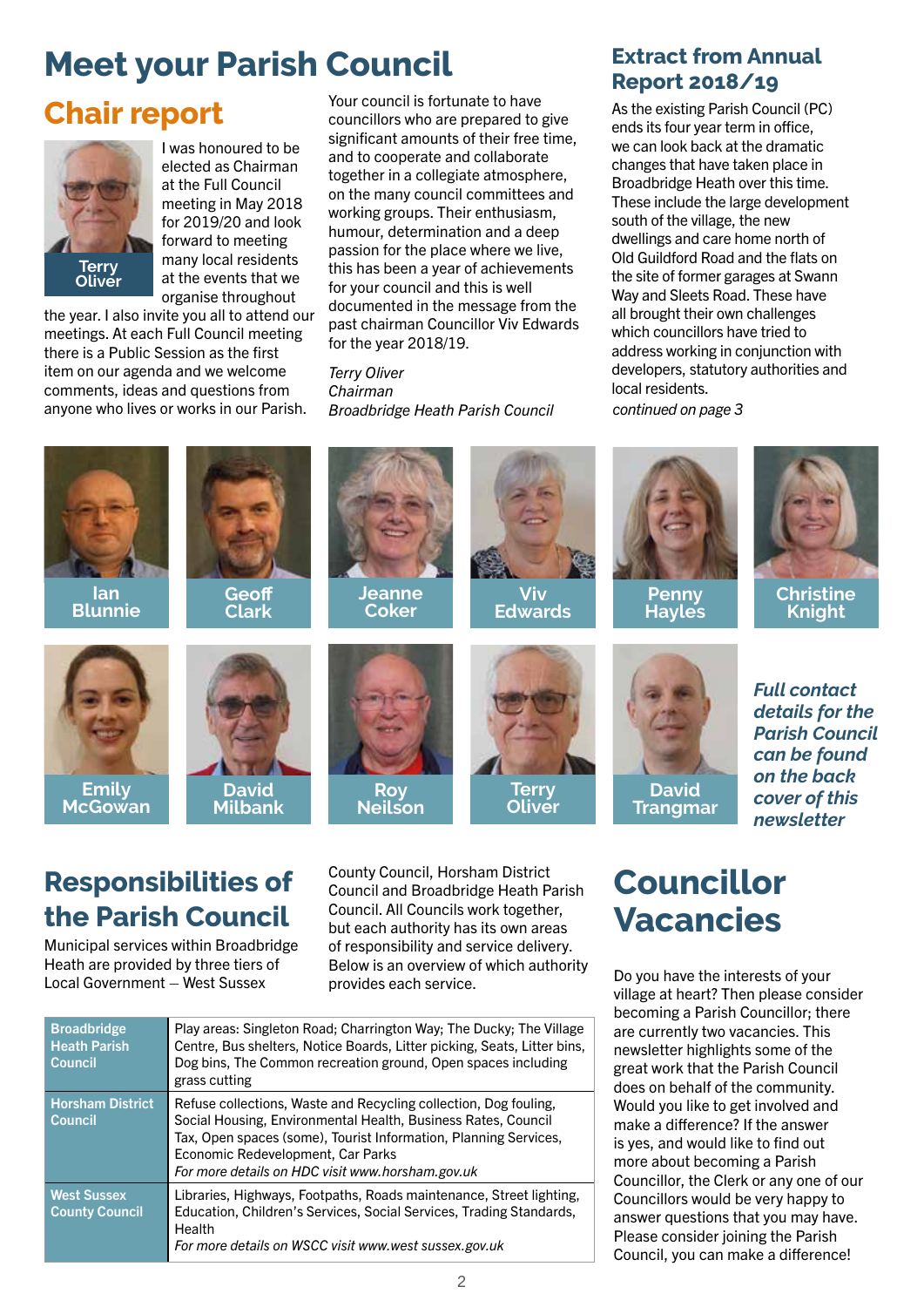There are still more changes to come The final stages of traffic calming in the village (necessary because of the impact of the new developments on our local roads) should be completed later this year and it is hoped that when all the changes are in place it will deter the village being used as a rat run in the future.

I would like to reiterate what I said last year about how, throughout this period of change, it is important that the village works together and retains its identity. There are signs that this is beginning to happen, and it is hoped that the opening of the new Neighbourhood Centre and the downgrading of the current bypass, scheduled for later this year, will continue to help the village unite.

The report contains details of the achievements of the PC over the past year and various projects that we have been associated with, but I would like to mention a few exciting things that we have been working on for the future:

The redevelopment of the Village Centre – this is moving forward with representatives from the PC and the Management Trustees working hard to ensure that the project is completed by middle of next year;

Expanding and improving the play areas at the Ducky and the Village Centre, both due to start later this year, funded mainly by money from local developments;

Taking over ownership over the play areas, allotments and open spaces on the development south of the village. No dates have yet been fixed for this, but we would like to assume responsibility as soon as possible;

In conjunction with Age UK, a Village Agent has recently been appointed for Broadbridge Heath. Their role will be to support over 50s, or their carer(s), with advice and practical help. Further details about this project can be found in the report.

We would like to extend our very best wishes to Broadbridge Heath Football Club who we hope will finally move into their new grounds and pavilion this May. This has been many years in the planning and numerous obstacles have had to be overcome to ensure that this happens. It is down to the tenacity and commitment of various of their committee members, in particular the late Malcolm Cumnock (also a parish councillor for many years), that the team finally has a new home of their own.

The new PC will take its place for the next four years on 7th May and it will be extremely lucky to have an excellent

## **Are we heading for Insectageddon, and should we be worried?**

In recent months there have been several disturbing reports in the national media of the accelerating biodiversity crisis affecting our planet. More than one million species are now said to be at risk of extinction globally.

Here in Broadbridge Heath, house building, new roads, increased light pollution and the loss of countryside and open space are putting our local wildlife under more pressure than ever before. Rare and common species alike are disappearing before our eyes. The loss of insects which pollinate our crops and provide food for other species including birds, bats and hedgehogs is especially worrying.

It is all too easy to become despondent at this relentless tide of loss, but there are things we can all do to encourage wildlife to thrive in our village.

The Parish Council has been supporting efforts to extend the Nature Area at the Top Common (next to the BBH cricket pitch in Byfleets Lane on the northern edge of the village). Work has already begun to clear rank vegetation along one side of the cricket ground and to plant and sow nectar-rich wildflowers. The aim is to provide more habitat for a wide range of pollinating insects, especially butterflies, bees and hoverflies!

If you would like to help with the next phase of this work, which will get underway at the end of the summer, please contact the Parish Clerk (e-mail: clerk@broadbridgeheath-pc.gov.uk

team working for them on behalf of our community. Jo Ball is our Clerk and Responsible Financial Officer and Lucinda Edwards is our Assistant Clerk. I would like to thank them both for their enthusiasm, hard work and commitment over the last year. Thanks also to John Pilkington, our Environmental Officer, who does a great job looking after the more practical issues in the village.

Finally, I would like to thank my fellow councillors, in particular Geoff Clark - Vice Chairman and Chairman of the Planning Committee, David Trangmar - Chairman of the Finance and Establishment Committee and Terry Oliver, Chairman of the Recreation Committee.

*Viv Edwards, Chairman Broadbridge Heath Parish Council 30th April 2019*

#### Mobile 07716 130 103).

Other Parish Council initiatives to help local wildlife are planned and some of these will be reported in future issues of this newsletter.

However, I would like to encourage anyone with a garden to consider making some small changes that can give wildlife a big boost! Here are just three ideas to get the ball rolling!

Don't be too tidy! Leave a small corner of your garden as a wild patch where insects, frogs, toads and a host of other creatures can live undisturbed.

Plant a Buckthorn or Alder Buckthorn shrub as these are the main food plant of the lovely Brimstone butterfly, and its flowers provide pollen and nectar for other insects.

Turn a small patch of your lawn into a mini wildflower meadow. Start with a one metre square as even this will make a difference. You don't even need to dig up your lawn or plant any special flowers as most lawns already have interesting plants lurking in the grass waiting for you to leave your mower in the shed.

And, don't forget, always use peatfree compost in your garden as the commercial extraction of peat is destroying vital and irreplaceable habitat in other parts of the UK!

Together we can make a difference! *David Bridges BBH Top Common Project volunteer*

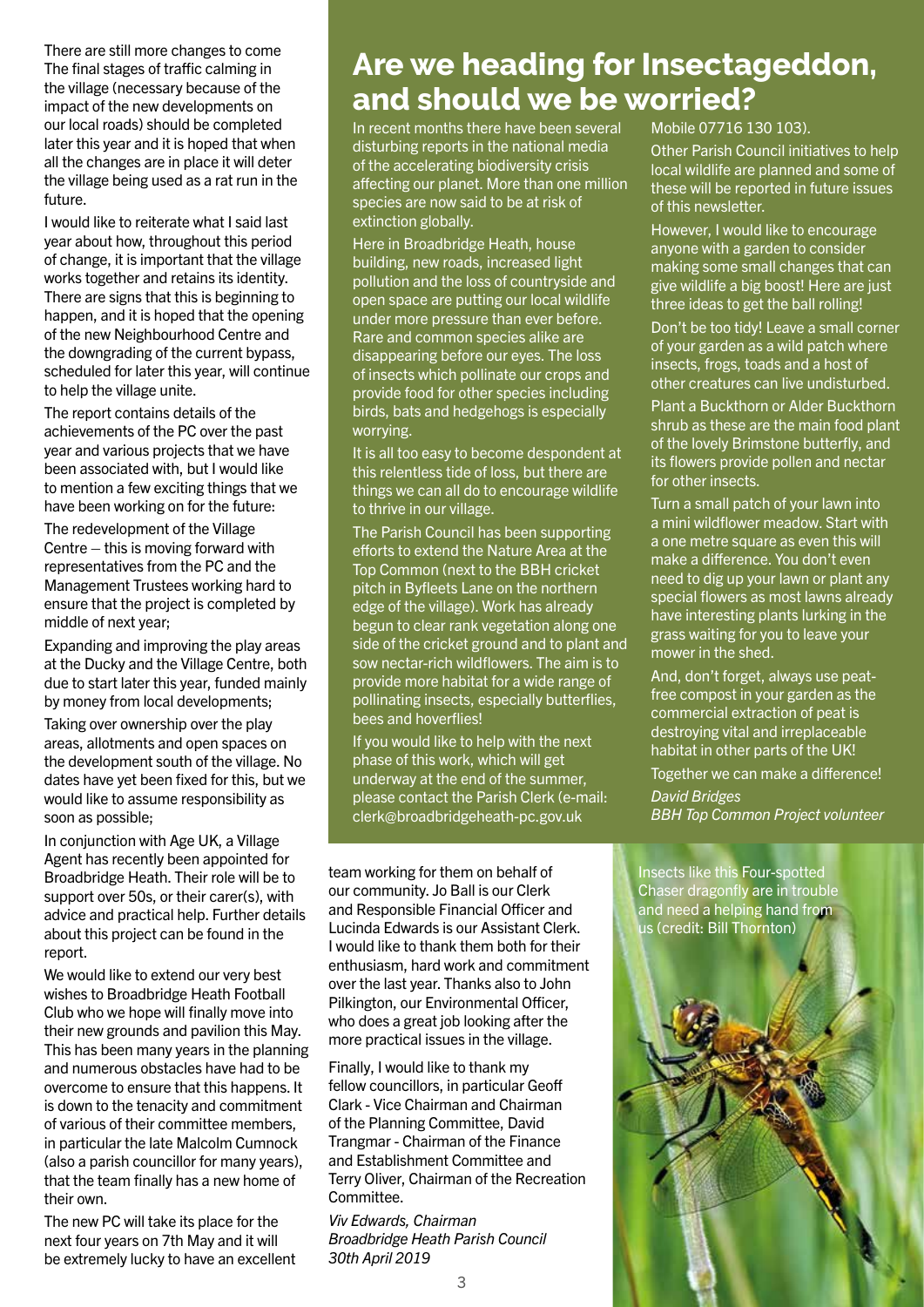

The Football Club has a lot to look forward to this season with our new facilities immediately south of the Leisure Centre due for handover in what is the club's Centenary Year and what a way to celebrate by moving into our very own facilities for the first time in the club's history.

When we are finally handed those keys none will be more pleased than our long serving chairman Keith Soane, who was honoured at the League's Annual Presentation evening on the 1st June with a long service award for completing 50 years with the club, a fantastic achievement.

More good news on the facilities is that Countryside Properties have agreed to sponsor the naming rights of the new ground; so our new address will be The Countryside Stadium, High Wood Hill Sports Ground, Wickhurst Lane, Broadbridge Heath, RH12 3YS

As well as sponsoring the naming rights Countryside have also agreed to sponsor the First Team and all the Junior Teams. To celebrate our centenary all the junior teams will be wearing brand new kits with the sponsor's name displayed proudly on the front of the shirt and for the centenary the club's Bear Logo will be printed in gold instead of the normal blue.

Countryside have also been very helpful in giving the club access to the pavilion in order to complete some internal works before the FA Ground Grading Inspection which took place mid-May, leaving the inspectors very impressed with what they saw, so much so that they have already asked if we would be willing to host a league cup semi-final later in the season.

Events to celebrate the centenary will be planned throughout the year but let's first just sign that lease, get the keys and get into the building; the celebrations will start from then.

On the football side, next season the Junior Section will be running 14 teams from Under 6 right through to Under 16; one of the biggest clubs in the district with approx 200 players and 50+ adults involved in the administration, managing or coaching young players on a weekly basis.

The senior section will be running five teams next season: three playing in the Southern Combination League, the Under 18's, Under 23's and First team, a team in the West Sussex League and a friendly Veterans team.

Despite the numbers we have involved in running the club, there's always room for more players, coaches, committee members or occasional helpers, so if you can spare some time, then please do get in touch with us. If you can't spare the time then maybe you'd like to sponsor a team, a match ball or some programme or ground advertising; many different options are available just feel free to contact us – details can be found on our website at www.pitchero. com/clubs/broadbridgeheathfc

#### *Andy Crisp*



## **Broadbridge Heath Cricket Club**

#### broadbridgeheath.play-cricket.com

We are now well into the season and it has been a solid start for both our teams following their joint promotions last year. The 1st XI are now in Div 6 of the biggest cricket league in the country and despite losing three key players from last season's title winning team, including Jeff Dawe who returned to NZ after many, many successful and happy years with us, our small club continues to punch above its weight against often bigger opposition. I'm sure the winter indoor league at Crawley and later indoor coaching at the Hove county ground set everyone up well.

Meanwhile the 2nd's are finding Div 10 a little tougher than last season but they have had the satisfaction already of beating the next village rivals Warnham comprehensively.

Outside the boundary progress continues to be made. We have welcomed the return of groundsman Nathan Booker with his new hip and purchased the outfield mower that the winter's crowdfunding scheme supported so successfully. We are now almost self-determining but we have only a small ground staff team and they are increasingly finding it difficult to contribute as much as they used to with illness, old age and increased work commitments affecting their ability to do what is required.

Our partnership with the village Junior Football Club over the winter worked well and it was good to see so many people there each Saturday when the ground is normally dormant. Unfortunately, postseason, the dry weather prevented the grass seed growing from redoing the goalmouths and the area where they play stoolball has been particularly affected – so that will be part of our thoughts when we start thinking about the coming winter's arrangements.

Finally, like all local vegetable growers and farmers we do need some rain, so I hope we have had some by the time you read this. At least the dry weather prevents the rabbits digging any more holes in our dry, hard outfield!

*Colin Case*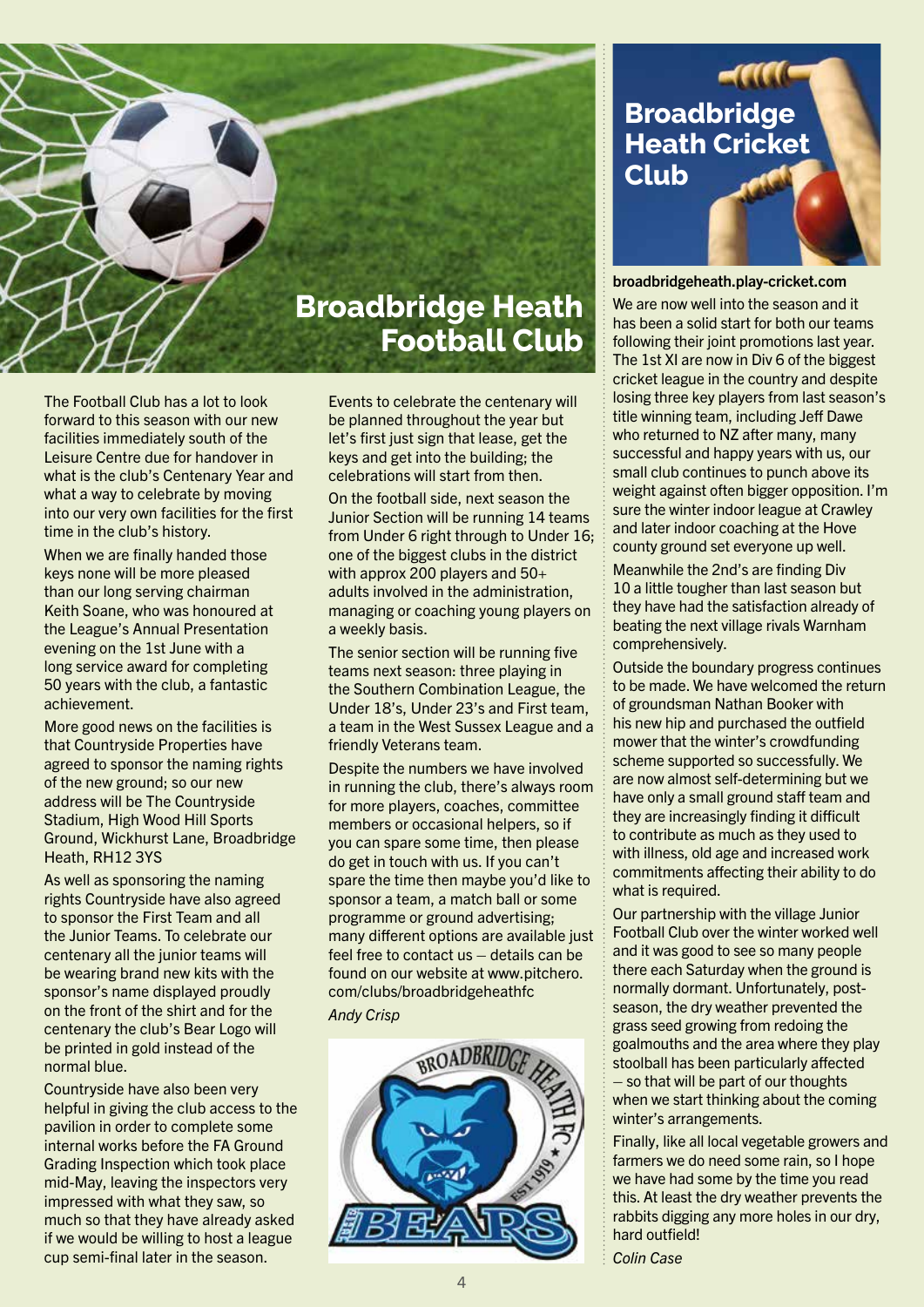## **1st Broadbridge Heath Scout Group**



Above and right: Broadbridge Heath Scout Group activities

For 108 years Broadbridge Heath Scout Group has provided valuable and enjoyable experiences for young people to help them fulfil their potential for life. Now, in 2019, we are still trying to continue this work.

This year our Beaver section have been out and about meeting and learning from people who help our community. They have visited the police station, fire station and St Margaret's Church in Warnham – all people who help our community in different ways. They organised their own fundraising event for Comic Relief and with the lighter evenings they have plans for pond dipping and more visits to our campsite.

The Scout Section has also been looking at Care in the Community and how to help the elderly and disabled. They have had discussions on gender equality and more practically they have gained their Mechanics Badges. Fun was also included with Nerf gun battles, Scalextric and campfires at Colgate.

# **Age UK**



Hello residents of Broadbridge Heath. I would like to introduce myself; my name is Hayley and I am delighted to have been given the opportunity to be your

Village Agent in Broadbridge Heath. I am employed by Age UK Horsham District (AUKHD) for eight hours a week as a result of funding provided by Broadbridge Heath Parish Council.

I was inspired to join AUKHD after seeing the good work that they carry out in the local community. I view my role as Village Agent for Broadbridge Heath is two-fold, where I can:

The Cub section joined in with some of the activities at the campsite. They have also been learning about our community with Deaf Awareness and looking at their challenges.

During the summer holidays the hall is to receive a much needed facelift and we hope to welcome all the children and leaders back to a newly painted hall.

If the Group is to continue for the next 100 years we need your help. Even if you feel that working with children is not your forte we need people who can just give a few hours, even on a casual basis. We need help with our committee, whether it be secretarial, organising a website or helping with fund-raising, all of which are needed to keep our historic hall in shape and to purchase new equipment for camping and other activities. Or perhaps you would enjoy helping the children learn practical skills by becoming part of our leadership team.

• Support existing services and activities, and

• Signpost older people in the village to a wide range of information and advice to enable them to live well in later life and stay as independent as possible

I am looking forward to meeting many of you over the coming months, however if you would like to contact me please do so by calling our offices on 01403 260560 and leaving a message for me or by emailing me HayleyD@ ageukhorshamdistrict.org.uk

I look forward to meeting you soon. Best wishes





On the 28th of April residents and Parish Councillors spent the morning litter picking round the village. If you would be willing to join us on the next litter picking date please email clerk@ broadbridgeheath-pc.gov.uk – It was a fun morning, the sun was shining and the village was tidier as a result, what's not to like.



### **Toasties Youth Club**

In March, we worked closely with Broadbridge Heath Parish Council and 4the Youth to save our Youth Club. 4the Youth is a charity that run Youth Clubs across the Horsham District to ensure that the Young People across Horsham always have a Youth Club to attend. We no longer need to cap our numbers, thanks to 4the Youth. Broadbridge Heath Parish Council has kindly agreed to fund our Youth Club whilst 4the Youth now run our club.

Over the Easter Holidays, we received a grant from Sussex Police of £372.74 which was used to purchase 4 folding benches, 2 Zorbing Bubble Balls, a new snooker table and an adjustable foldable badminton/tennis and volleyball net. Once again, Broadbridge Heath Parish Council received and organised the purchase of these new equipment on our behalf.

Finally, I'm delighted to report that we now have a team of 13 Volunteers, only 2 short of our target of 15 plus a team of 6 Young Leaders.